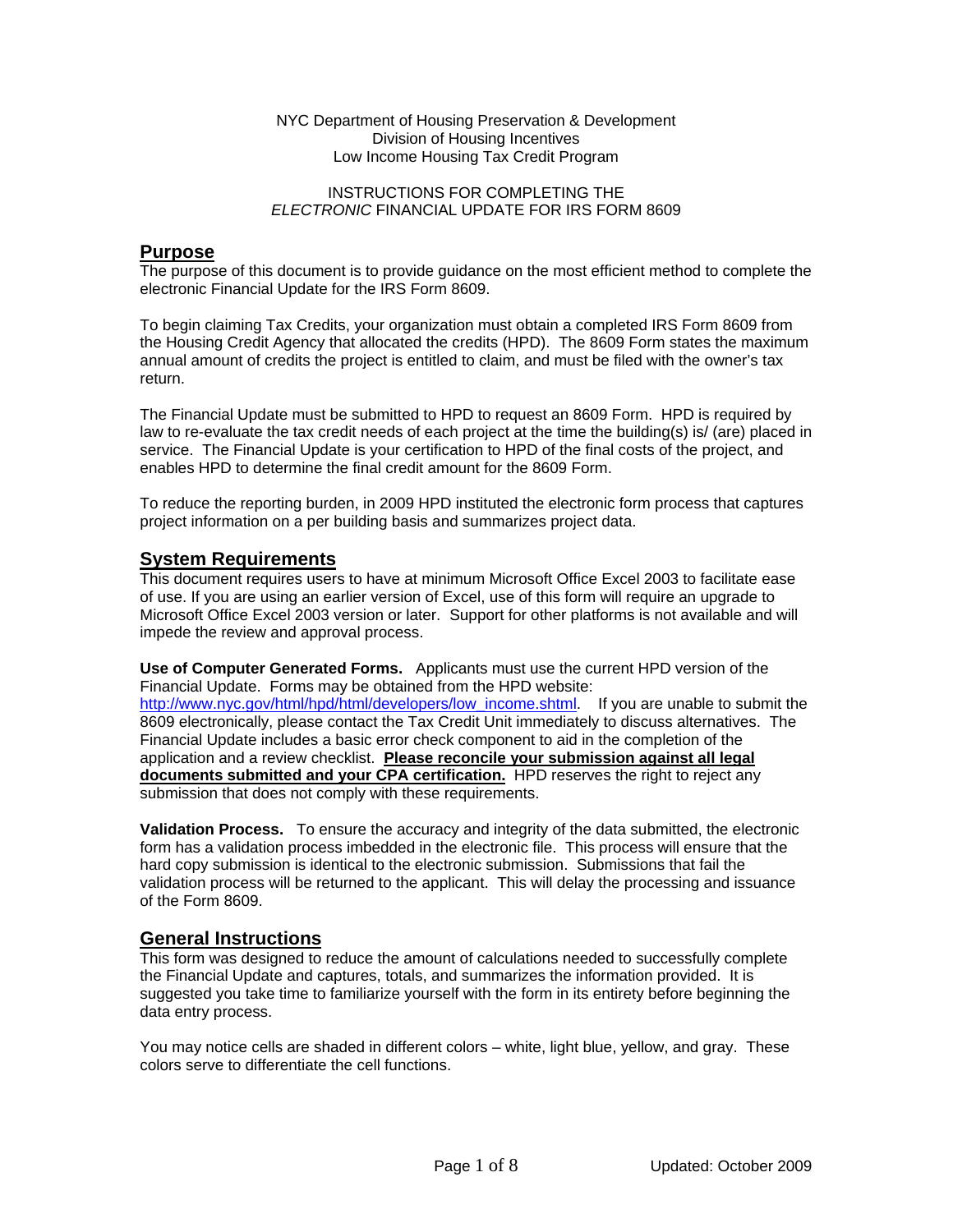- White cells with blue fonts are standard data entry cells. Enter information regarding your project in each cell according to the description provided.
- Light blue cells are auto-calculation cells that total inserted information, while prepopulating various areas of the application. This reduces the amount of data entry and calculation errors.
- Yellow cells serve dual purposes: to differentiate between sub-categories in the form or highlight areas that require special attention.
- Gray cells do not allow any data input.

The Excel workbook has specially designated tabs for data entry. Each tab is a spreadsheet that serves a specific function and auto-feeds various areas of the application to minimize data entry errors. There are built in error messages to assist you in completing the form. Please refer to the Specific Instructions section of this document for more information on tab names and instructions.

**When to Submit:** The Financial Update should be submitted as soon as: (1) your project has been placed in service; (2) all development costs have been incurred; and (3) your CPA has completed a final certification of total development costs and eligible basis. (This usually occurs after a Temporary Certificate of Occupancy has been obtained and rent-up of tax credit units is well underway or complete.)

As the 8609 Form is needed to begin claiming credits, please consult your CPA or syndicator to determine which year the project will begin claiming credits. Financial Updates should be submitted well in advance of when the 8609 forms are needed for tax filing.

**Financial Updates should be submitted to HPD between April 1 and the end of the first week of December. Submissions after this date will only be accepted on a case by case basis and subject to available capacity. Priority will be given to projects already received.**  Please be aware that the minimum processing period is 60 days for HPD to review Financial Updates, complete the credit analysis and issue the 8609 Forms. Additional time may be needed for 8609 Financial Updates submitted between December and March.

**How Many Forms to Submit:** Although carryover allocations are made on a project basis, 8609 Forms must be issued separately for each building in a project, along with a project summary. This electronic process reduces the reporting burden by capturing both individual building data and summary project data in one electronic form. **NOTE:** Projects funded using the HPD NEP Program are required to submit an individual electronic Financial Update for each building in the cluster, because each building is considered a separate project for tax credit purposes.

**Multiple Building Projects:** If a project consists of multiple buildings, which received a single project allocation, all buildings in the project must be submitted simultaneously using a single financial update. According to IRS Code IRC §42(g)(7), two or more qualified low-income buildings may be included in a multiple-building project only if they: (1) are located on the same tract of land (unless all of the dwelling units in all of the buildings being aggregated in the multiple-building project are low-income units); (2) are owned by the same person for Federal tax purposes; (3) are financed under a common plan of financing; and (4) have similarly constructed residential units.

**Determining Final Costs:** The Financial Update must use figures certified by your CPA to be the final development costs and eligible basis. The CPA must certify financial data for each building receiving tax credits, as well as a project summary. To complete the Update form for individual buildings, all costs must be allocated per building, either using a square foot basis or some other consistent method. The sum of the costs on the individual buildings must equal the total costs provided on your CPA certification of costs and should agree with the Development Budget tab on the Excel workbook.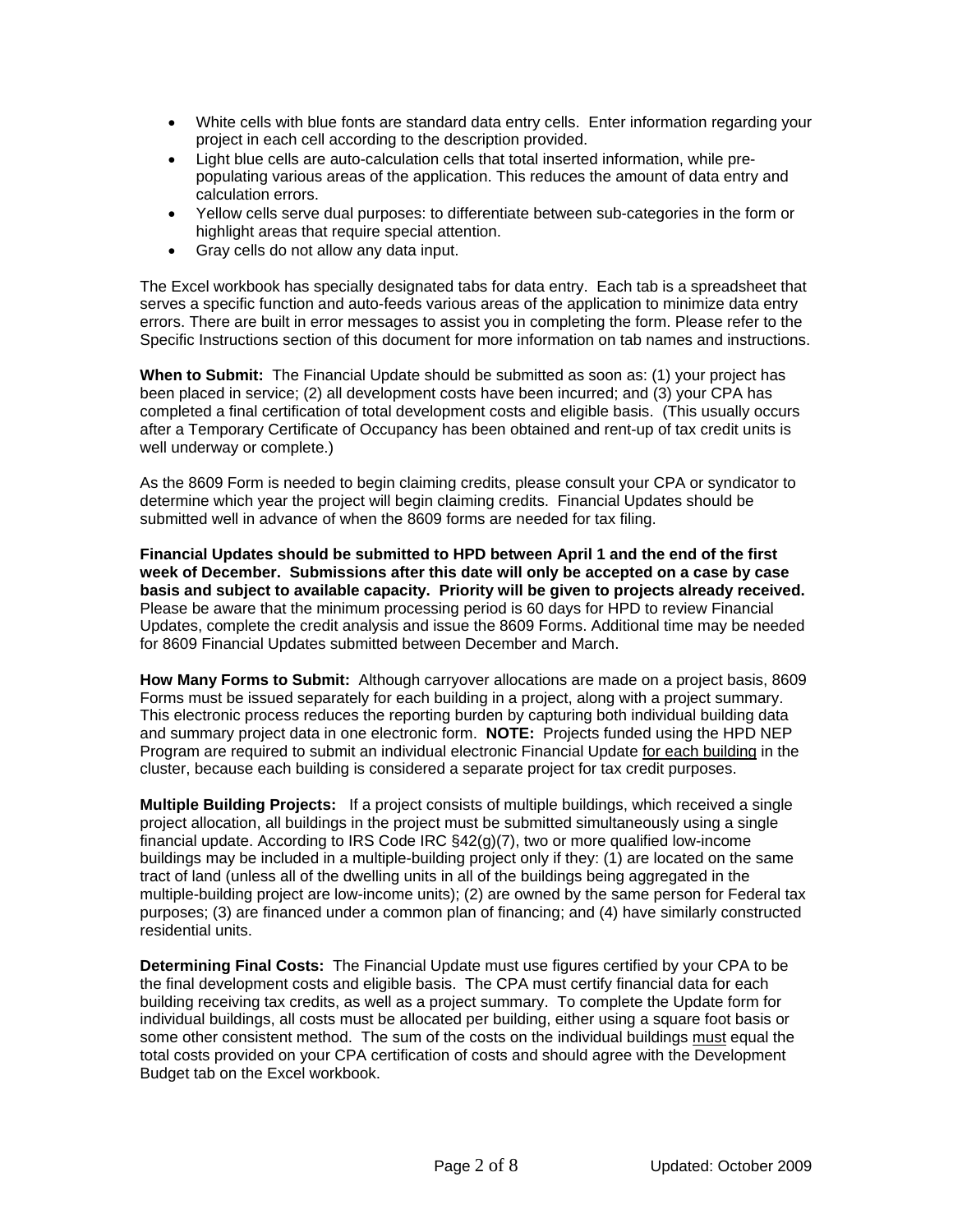Before submitting the Financial Updates, check with your syndicator to make sure all development and syndication costs have been included. Be aware that the amount of your credit allocation was based on the costs shown in your original tax credit application. If your Financial Update omits any costs, your final credit allocation could be reduced as a result of your error, which, under the terms of the partnership agreement, may result in penalties to the sponsor or general partner.

**Incurred Costs:** Only costs that have actually been incurred may be included on the Financial Update. Do not submit Financial Updates until all costs have been incurred and certified by a CPA.

**Developer Fees:** For tax credit calculation purposes, the developer fee cannot exceed an amount equal to 10% of acquisition costs + 15% of improvements costs. In addition, costs normally associated with developer's overhead will be included toward the developer fee calculation.

**Building Identification Numbers (BIN):** Under IRS rules, tax credit identification numbers must be assigned to each building in a tax credit project by the allocating agency. These numbers must be provided on the Financial Update, as well as on any documents going to the IRS. **Your BINs were assigned during the Carryover Allocation process.** (If you have a tax-exempt bond financed project, call HPD's Tax Credit Unit regarding the BIN *before* submitting the Financial Updates). **Do not leave this item blank, or substitute numbers assigned by other agencies.** 

**Determining the Correct Credit Rate:** In calculating the Tax Credit amount, be sure to use the correct credit rate, which may differ from that used in the original project underwriting. For 9% competitive projects, refer to your Credit Reservation Agreement for the credit month and year you elected. For 4% as of right projects, refer to the rate lock form submitted after receiving your Determination of Credit Eligibility (DOCE). If a rate lock form was not submitted to HPD, the rate in affect on the placed in service date must be used. If you do not know the applicable credit rate, contact HPD or your syndicator.

**Placed in Service Date:** A building is generally considered placed in service when it is first placed in a condition or state of readiness and available for occupancy. The placed in service date is usually evidenced by a certificate of occupancy. Physical occupancy is not a condition to a property being placed in service.

# **Submission Process**

A complete 8609 Financial Update submission involves a two step process:

Step 1 – Requires an electronic submission of the Excel workbook to the HPD email address [LIHTC@hpd.nyc.gov](mailto:LIHTC@hpd.nyc.gov) using the link provided on the "Cover Page" tab of the Excel workbook. Alternatively, save a copy on your computer and send it as an email attachment to the same email address.

Step 2 - Requires a hard copy submission consisting of the following:

a) The "Submission" tab of the Excel workbook must be printed out, signed and notarized by an authorized signatory of the General Partner. Only the Submission Tab of the workbook should be submitted as a hard copy exhibit.

b) Provide a copy of all required legal documents. See the Required Exhibits directly below for more details.

**Required Exhibits**: A hardcopy of the following **must** be submitted along with the Financial Update Submission Page: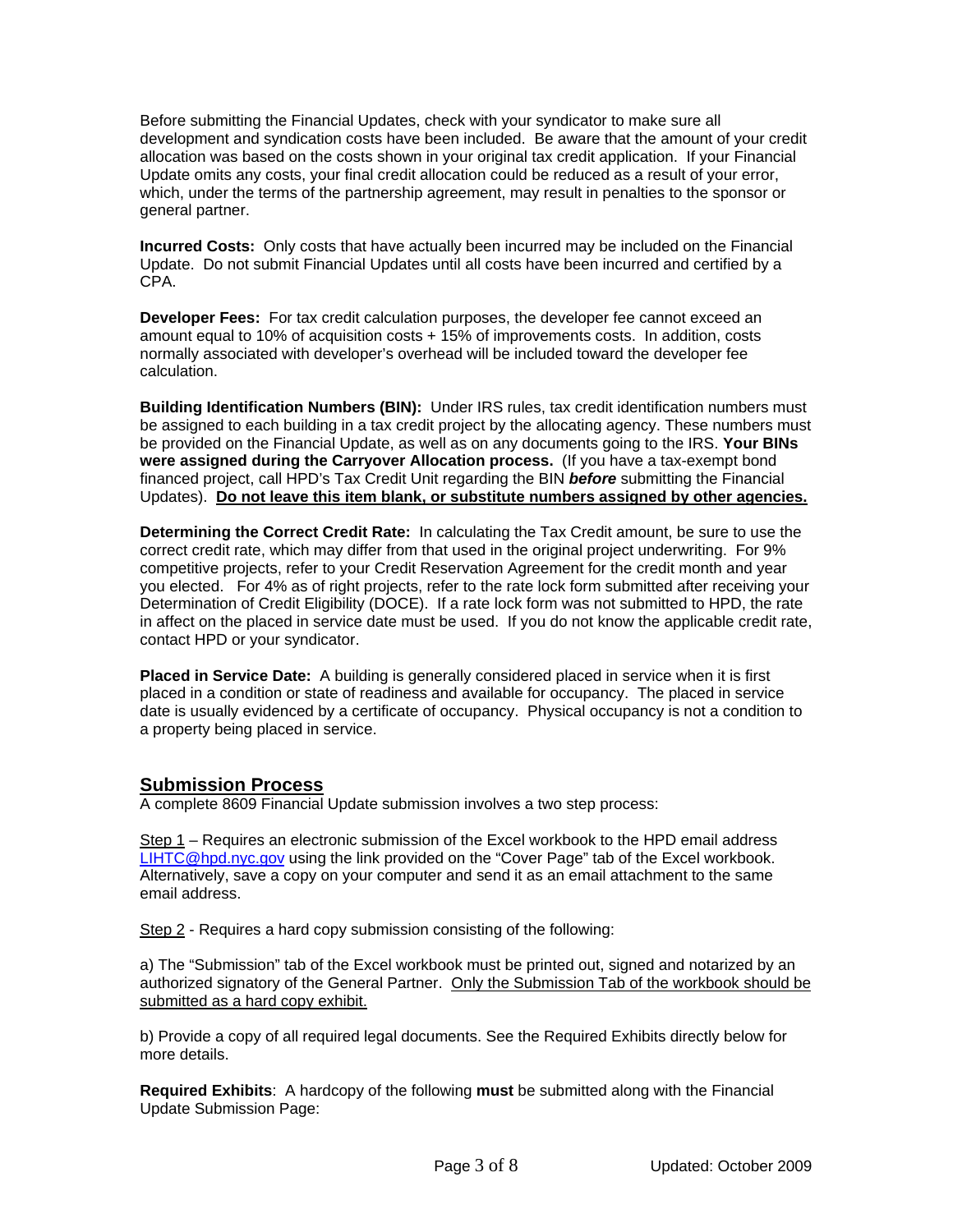- 1. Syndicator's Review Letter from the syndicator confirming they have reviewed this submission.
- 2. Equity Verification Statement from syndicator or investor of the final gross and Net Equity amounts to be invested in the project. This information must be reconciled against the Equity Tab in the Excel workbook.
- 3. CPA Cost Cert The CPA certification must state that the CPA has reviewed and audited the **Total Development Costs** and **Eligible Basis**.
- 4. Loan Documentation Loan amounts shown on the Financing Tab of the Excel workbook should be the same as reflected in the original financing commitment letters unless the loans have subsequently been amended by the lender (s). If your loan amount has changed from what was shown on your original Tax Credit Application, you must attach loan documents (e.g. amended commitment letter, mortgage, and note) to verify. Taxexempt bond projects must attach documentation for all permanent financing sources (including purchase agreements for 421a certificates or air rights) not submitted with the original tax credit application. Be sure to include a copy of any loan commitment or note that has been amended. **If there has been any change to the documents since initial application, be sure to include an updated, fully executed version with your submission. NOTE:** All financing documentation must be fully executed and/or recorded as necessary to satisfy this requirement.
- 5. Rent Roll A rent roll current as of the date of the Financial Update. The rent roll must be consistent with the Unit Distribution tab of the Excel workbook. The rent roll must be consistent with the latest regulatory agreement. At minimum, HPD suggests the following information provided in columns on a per unit basis: apartment number, tenant name, unit size (number of bedrooms and square footage); rent information (contract rent and tenant portion); unit designation (tax credit low income or very low; HOME unit low income or very low; or market unit). Provide totals for each column described above. The instructions for the suggested format can be accessed using this link: <http://www.nyc.gov/html/hpd/downloads/pdf/Rent-Roll-Instructions-new.pdf>
- 6. Deed Copy showing the limited partnership or limited liability corporation has taken title to all parcels in the project. Include the executed beneficial nominee agreement if an entity other than the partnership has title to the property. **NOTE:** Deeds and other documents evidencing title must be fully executed and/or recorded as necessary to satisfy this requirement.
- 7. Regulatory Agreement Copy of latest regulatory agreement confirming the number of tax credit units and very low income unit requirements. Please be aware that discrepancies between the regulatory agreement and rent roll significantly delay the review process. Be certain to reconcile unit counts and unit types against the rent roll prior to submission. **NOTE:** The regulatory agreement must be fully executed and/or recorded as necessary to satisfy this requirement.
- 8. Cash Flow Submit a hard copy of the projected cash flow representing at minimum, the income and expenses for the 15 year tax credit compliance period.
- 9. Certificate of Owner Entity Submit the certificate of incorporation, including state seal page and filing receipt, of the final ownership entity claiming credits. In addition, submit IRS tax ID verification.

**Complete Submissions:** Incomplete submissions cannot be reviewed by HPD. **Please be certain all required attachments are included in your submission** and that all information requested on the Financial Update is provided. If you have any questions about what is required, please call HPD's Tax Credit Allocation Unit at (212) 863-5066.

**Owner Responsibility: HPD will hold the owner ultimately responsible for the submission and accuracy of the Financial Update.** The contact person provided by the owner should be someone who is able to answer questions about the 8609 Financial Update or provide additional information.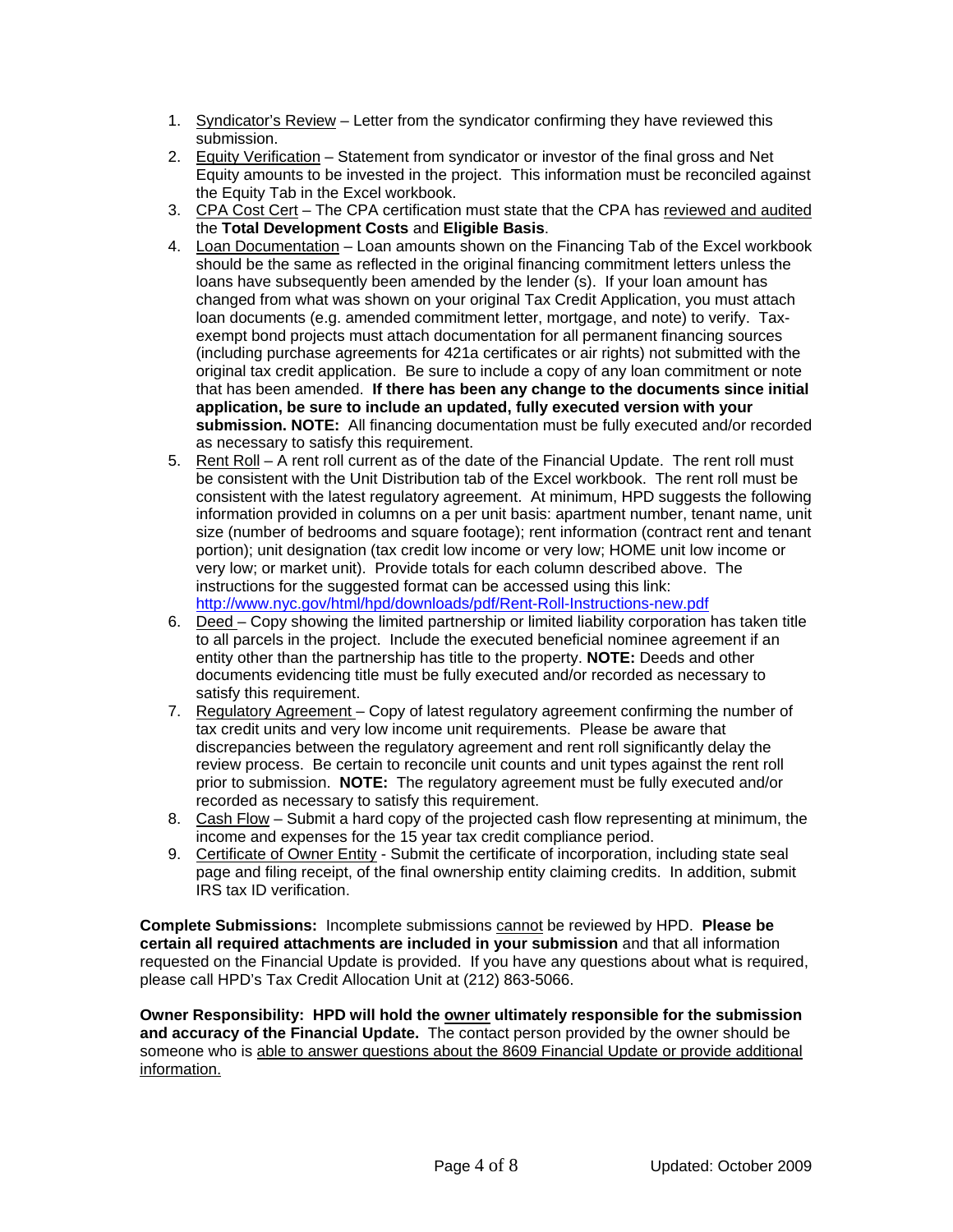# **Fees**

The table below details fees due to HPD for issuance of 8609 forms. Please note fees must be paid in entirety prior to issuance of 8609 forms. **Submit a certified check or money order payable to "NYC Department of Finance."** 

| <b>Tax Credit Allocation Fees</b> | <b>Subject to QAP dated</b><br>$2004 - 2007$            | <b>Subject to QAP dated</b><br>2008 or later                                                                                                            |
|-----------------------------------|---------------------------------------------------------|---------------------------------------------------------------------------------------------------------------------------------------------------------|
| 8609 Fees                         | 4% of requested credit amount<br>payable at 8609 filing | 5% of requested credit amount<br>2.5% payable at Carryover<br>٠<br>Allocation or DOCE<br><b>Issuance</b><br>2.5% due at 8609<br>$\bullet$<br>submission |

### Financial Updates should be submitted to:

Tax Credit Unit NYC Dept. of Housing Preservation & Development 100 Gold Street, Room 9 U-6 New York, NY 10038 (212) 863-5066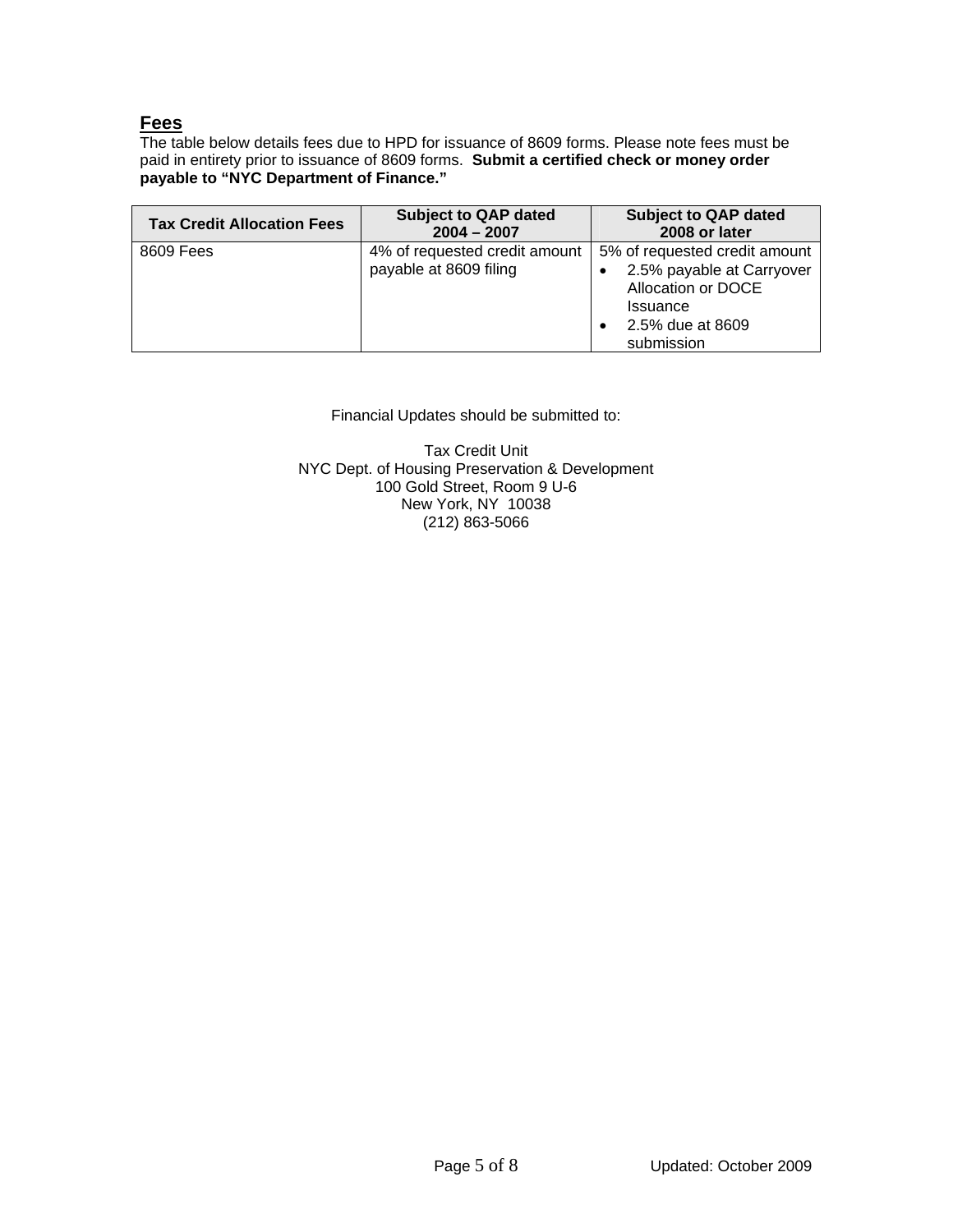# **Specific Instructions**

This form is designed to accommodate projects that have up to 20 buildings. This allows you to submit one Financial Update form for your entire project (NEP projects must submit one Financial Update per building).

# **Application Tab**

**Section A. Applicant Information** Identify the Sponsor/Developer, Owner (entity receiving tax credits), complete Owner Address, Owner TIN, Project Name, and HPD Program. Select the type

of credit requested. For 9% projects only, enter the amount as per the carryover allocation issued by HPD.

### **Section B. Contact Information**

Identify the name, phone number, and email address of the primary contact person responsible for answering questions regarding the Financial Update for 8609.

#### **Section C. Syndicator Information**

Identify the syndicator name, address, city, state, zip code, contact person, phone number, and email address.

#### **Section D. CPA Information**

Identify the CPA name, address, city, state, zip code, contact person, phone number, email and address.

# **Building Tab Section E. Building**

**Information** 

For each building associated with the entity identified in Section A, provide the PHN (address number), street, city, zip code, borough, block number, lot number, and building identification number (BIN) as provided by HPD, placed in service dates for Acquisition and/or Rehab, Temporary Certificate of Occupancy date and Rent - Up Status percentage. **Please refer to your Carryover Allocation for the BIN for** 

### **your project.**

*Please ensure the entry in this section is accurate, or there will be errors throughout the Financial Update.* 

#### **Unit Distribution Tab Section F. Unit Distribution**

*The building addresses on this page are automatically filled in using data from the "Building" tab of the workbook*. For each building entered on the Building tab, enter the number of units for each bedroom type in the corresponding income range. Use the column "Super Unit" to include the unit in the total building unit count. For projects with HOME funds, be sure to enter the number of HOME units. *Please verify this information against the rent rolls and regulatory agreement to ensure accuracy.* 

# **Development Budget Tab**

*The building addresses on this page are automatically filled in using data from the "Building" tab of the workbook*.

#### **Section G. Development Budget**

This page consists of blocks of columns for the project summary and individual building costs. The project summary block has light blue columns, and will total and summarize the information for Buildings 1 - 20. Each "block" includes four columns: Total Costs, Acquisition Basis, Rehab Basis and Total Eligible Basis.

Use the "Other (Specify)" line to include any cost not delineated in this section. *Be sure to enter all "Other (Specify)" descriptions where necessary.* 

Using the figures provided by your CPA, first record in the appropriate white cells the total costs associated with the each building. Second, distribute the costs to either acquisition basis or rehab basis as necessary. The total eligible basis for each building cannot exceed the total costs for each building.

# **Qualified Basis Tab**

#### **Section H. Qualified Basis Analysis**

Most of the data on this tab is auto-populated using data provided on the Development Tab.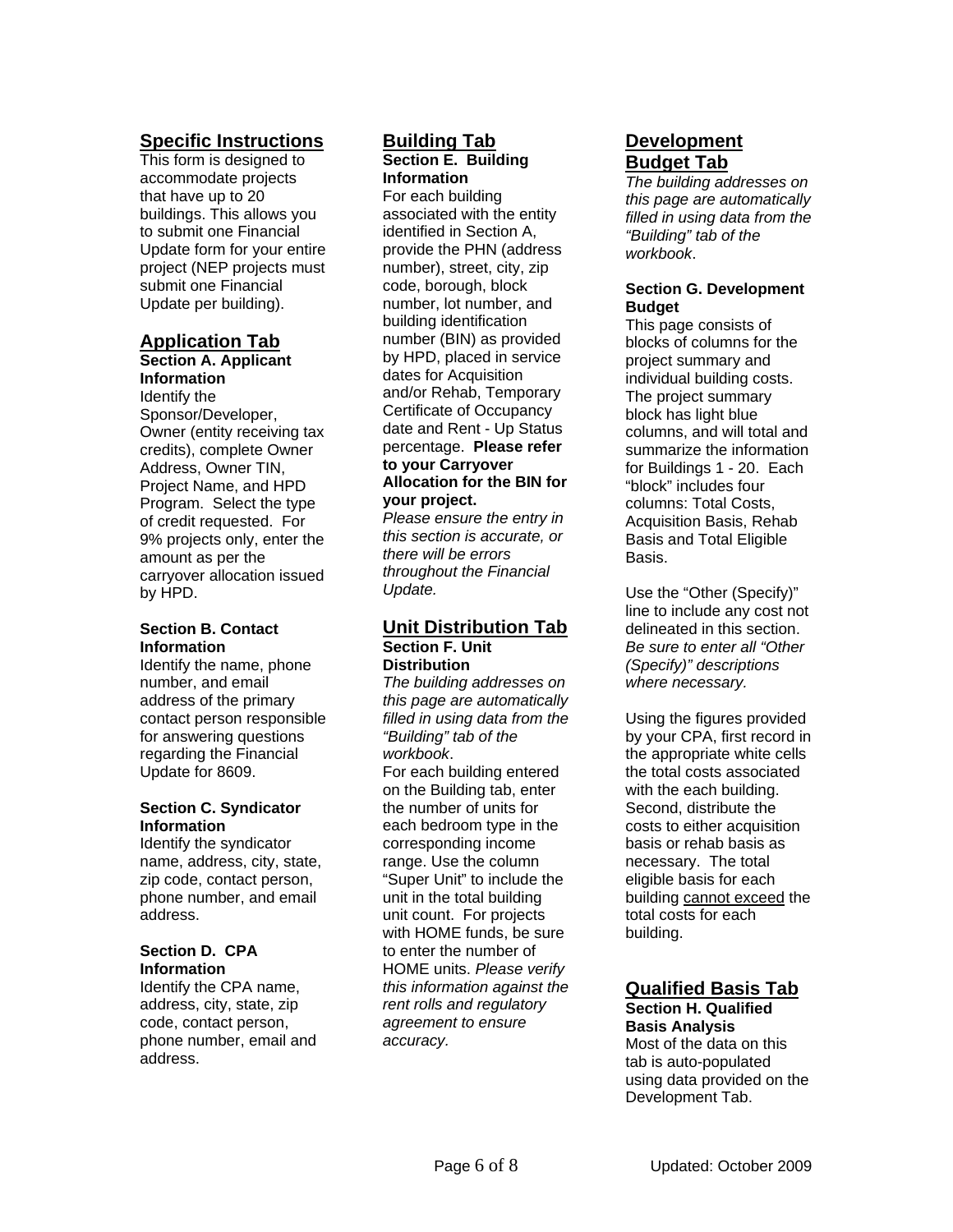### **Calculation of Maximum Credit Amt.**

**Line 1. Eligible Costs –**  Data is pulled from appropriate column on the Development Tab.

#### **Lines 2 through 4.** Manual entry required.

**Line 5**. Auto-calculation of lines  $1 - 4$ .

**Line 6**. This line is autopopulated based on the Applicable Fraction portion of the spreadsheet. The Applicable Fraction (based on units) is pre-populated from the Unit Distribution tab. To complete this line, manually enter square footage amounts in the appropriate white cells as described on the form, ensuring the square footage for each unit type is included to determine the Applicable Fraction (based on sq. ft.)

*Please ensure the entry in this section is accurate, it directly impacts the tax credit calculation.* 

**Line 7.** To elect the basis boost, select Yes from the drop down menu.

**Line 8.** This is an autocalculation of lines 6 and 7.

**Line 9.** Enter the Credit Month and Year. For 9% projects, refer to your Credit Reservation Agreement. For 4% projects, refer to the rate lock form submitted after receiving your Determination of Credit Eligibility. If you did not lock a rate, you must use

the rate that the project was placed in service.

**Line 10.** Enter the Credit Rate applicable to Line 9. *Ensure the "Credit Month/Credit Rate" and "Requested Annual Credit Amount" entries are accurate* 

*.*  **Line 11.** Auto-calculation of lines  $1 - 10$ .

**Line 12.** Enter the amount of credits requested. This amount may differ from Line 11. *Please note: Square footage information must be filled in before the form will allow data entry in these cells. (See Line 6 and Applicable Fraction comments for further details)*

#### **Applicable Fraction**

*See Line 6 above. Ensure the square footage entries are accurate. This directly impacts the credit calculation.* 

### **Financing Tab**

**Section I. Source of Funds** This section will capture the financing data for the project and each individual building.

#### **Construction Financing – Project Summary**

For each financing source, enter the Lender/Source. The most common sources of financing are listed for your convenience. Enter other sources of financing on the "Other (Specify)" lines. Enter the Interest rate, Term, and Annual Debt Service associated with the construction financing.

*Be sure to include all categories of financing in this section as it prepopulates other sections of this spreadsheet.* 

#### **Permanent Financing – Project Summary**

For each financing source, enter the Lender/Source. The most common sources of financing are listed for your convenience. Enter other sources of financing on the "Other (Specify)" lines. Enter the Interest rate, Term, and Annual Debt Service associated with the permanent financing. *Be sure to include all categories of financing in this section as it prepopulates all other sections of this spreadsheet.* 

Scroll down the page and enter the amount for each Public Funding Source. *Be sure to include all categories of financing in this section because this page pre-populates all other pages.*

### **Building 1 – 20**

Scroll further down the page and using figures from your financing commitments, record in the white cells the *final,* commitment amounts attributable to each building. Enter the amount of funds and annual debt service for each source.

*As each building in the project is updated, the Project Summary section will provide aggregate figures that should reconcile with the final, executed commitment documents.*